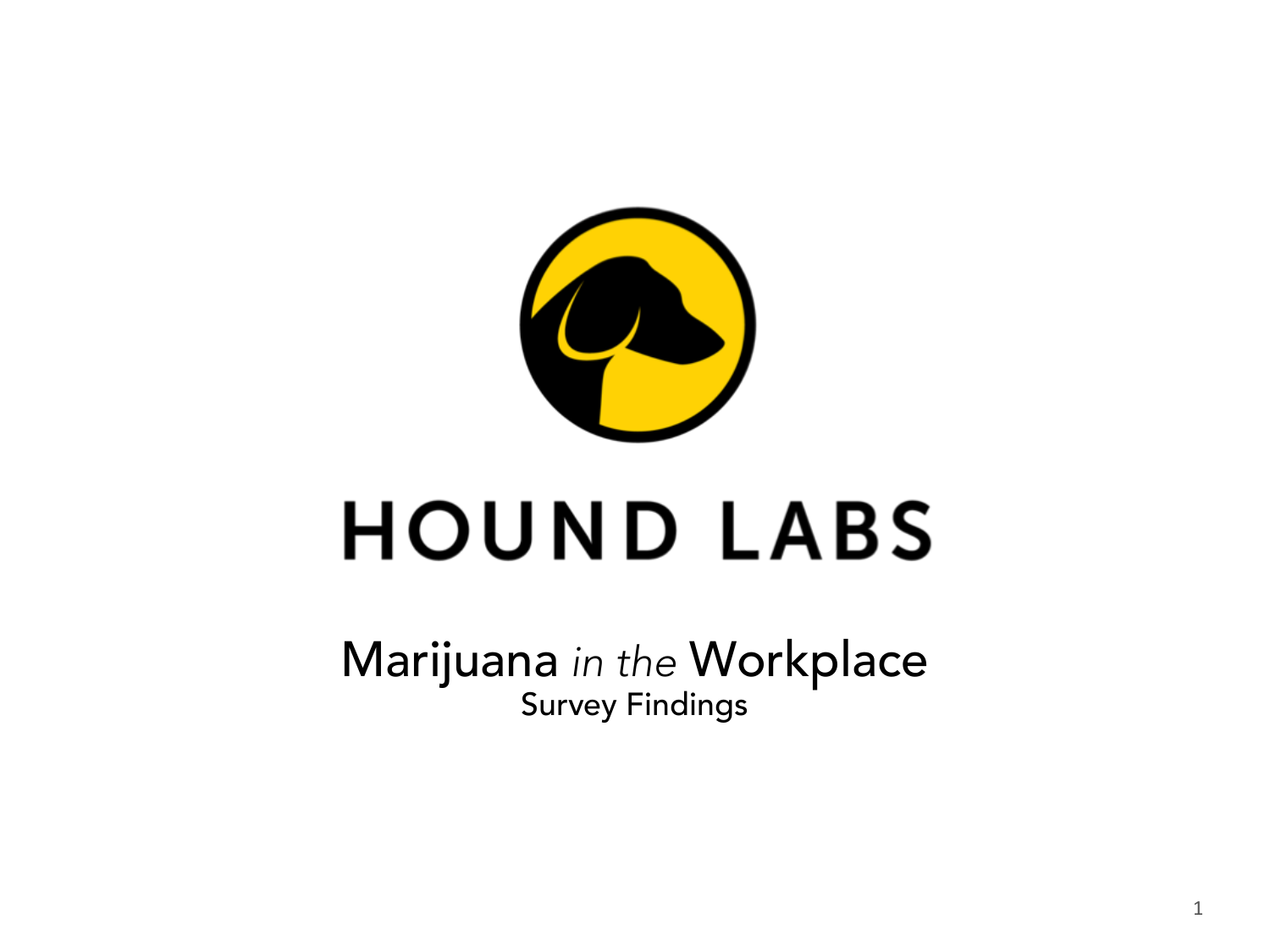### Survey Methodology

- Reflects responses from 742 HR and general management employees
- Industries surveyed included construction, manufacturing, wholesale trade, retail, mining, hospitality and food services, transportation, and utilities
- Businesses surveyed ranged in size from 1-10 employees to more than 5,000
- Survey was conducted by the market research firm OnTarget and fielded January 10 22, 2018
- Margin of error is +/-5%
- Locations of businesses surveyed were in states where marijuana was legal, not legal, and both

| <b>WHERE OPERATIONS LOCATED</b>                | <b>ABBREVIATION USED</b> | <b>TOTAL</b><br>(742) |
|------------------------------------------------|--------------------------|-----------------------|
| Only in states where<br>marijuana is legal     | Legal                    | 28%                   |
| Only in states where<br>marijuana is not legal | Not legal                | 24%                   |
| In states where legal and<br>not legal         | <b>Both</b>              | 45%                   |

#### **Question:** Which best describes where your company's operations are located in context to marijuana legalization?

Note: 3% responded not sure. These responses were not included in the report.

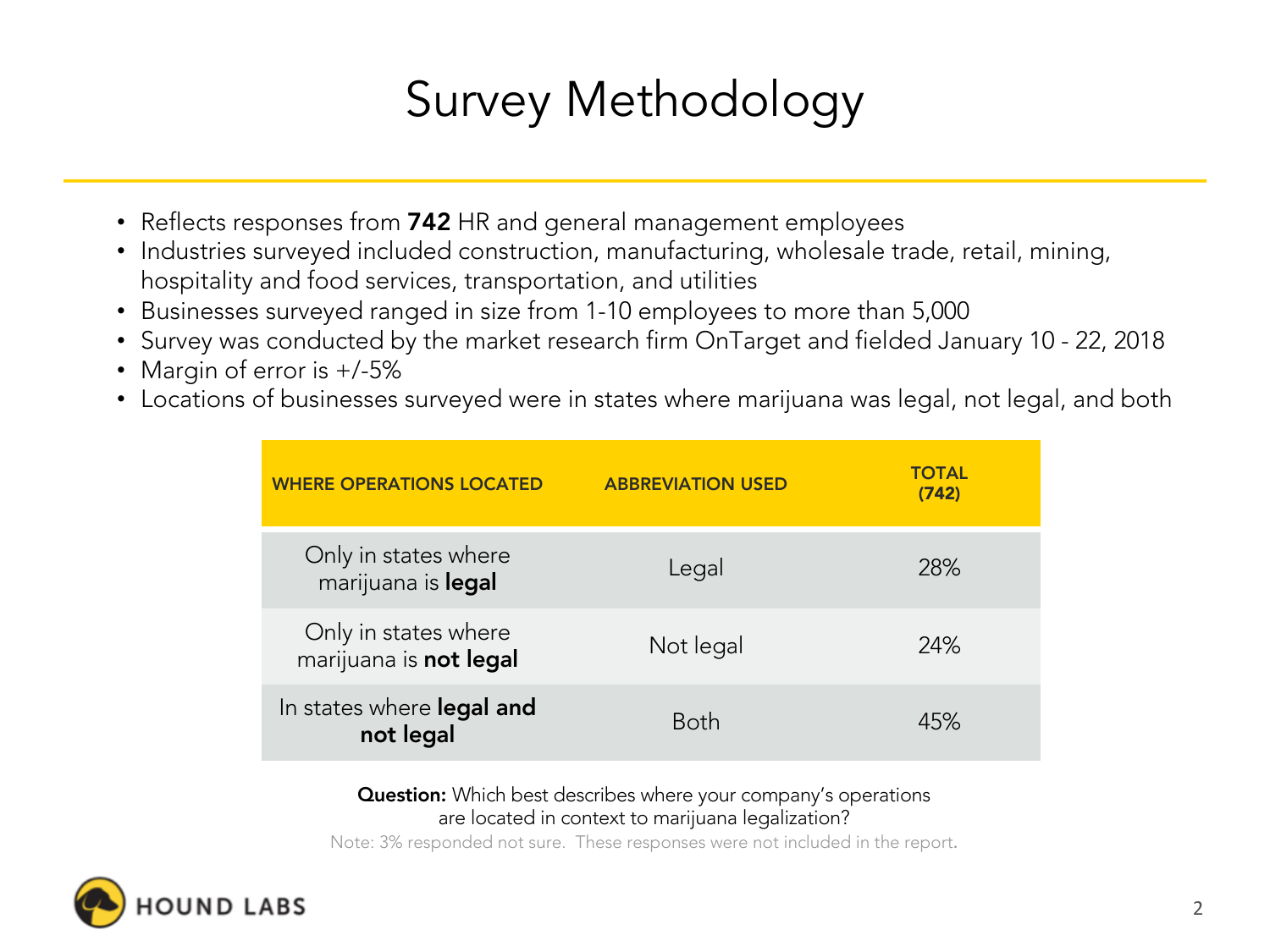### Key Findings

- 1. Across the country, employers voiced a **high level of concern** in response to the expanding legalization and use of marijuana.
- 2. Regardless of the status of marijuana legalization or industry in which companies operate, there is widespread concern regarding the impact of marijuana on business.
- 3. The most significant areas of concern in response to increasing employee marijuana use are employee safety, lost productivity, and increased costs.
- 4. Employers are responding to expanding medical and recreational use with drug **policy modifications or plans to modify** drug policies.
- 5. Even where marijuana is legal, either medically or recreationally, a majority of employers have limitations on off-duty use and do not make accommodations for medical use.

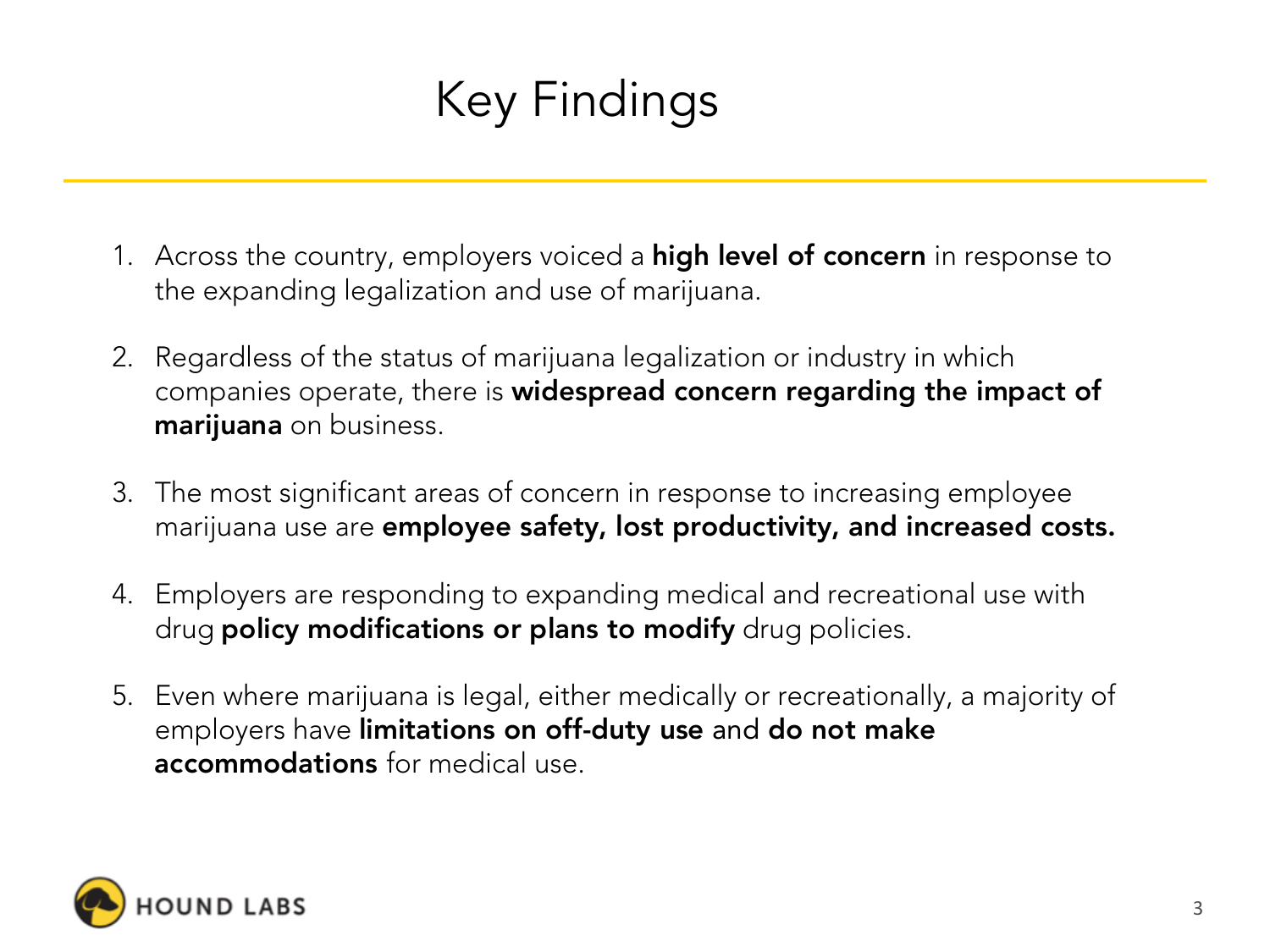#### Overall Level of Concern Related to Marijuana Legalization and Use



Question: Which of the following best describes your company's overall level of concern related to the legalization and increased use of marijuana?

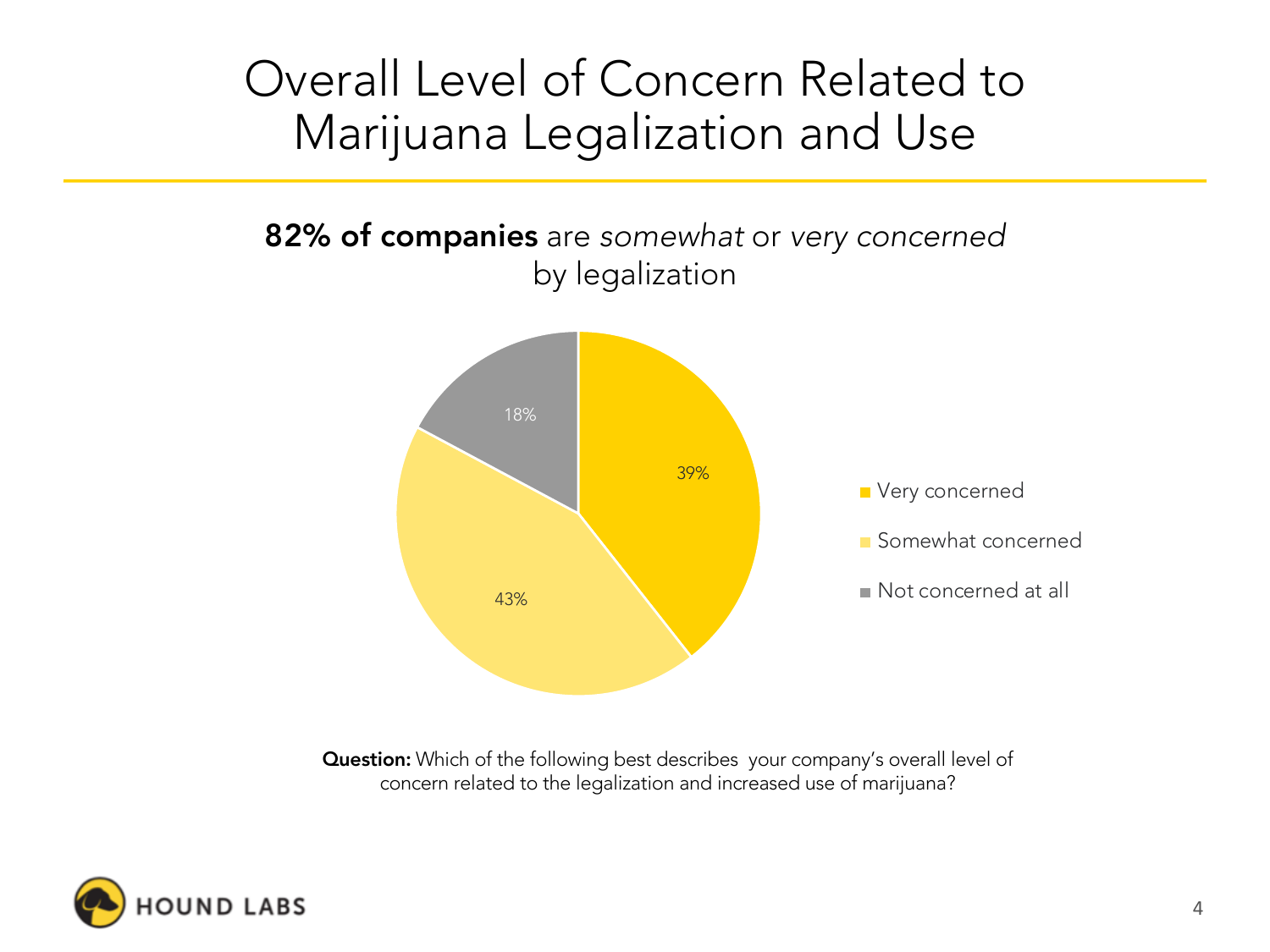#### Concern Regarding Marijuana Legalization and Increased Use is a National Issue

Employers expressed almost equal concern regardless of legalization status: 76% in "legal" states and 79% in "not legal" states



**Question:** Which of the following best describes your company's overall level of concern related to the legalization and increased use of marijuana?

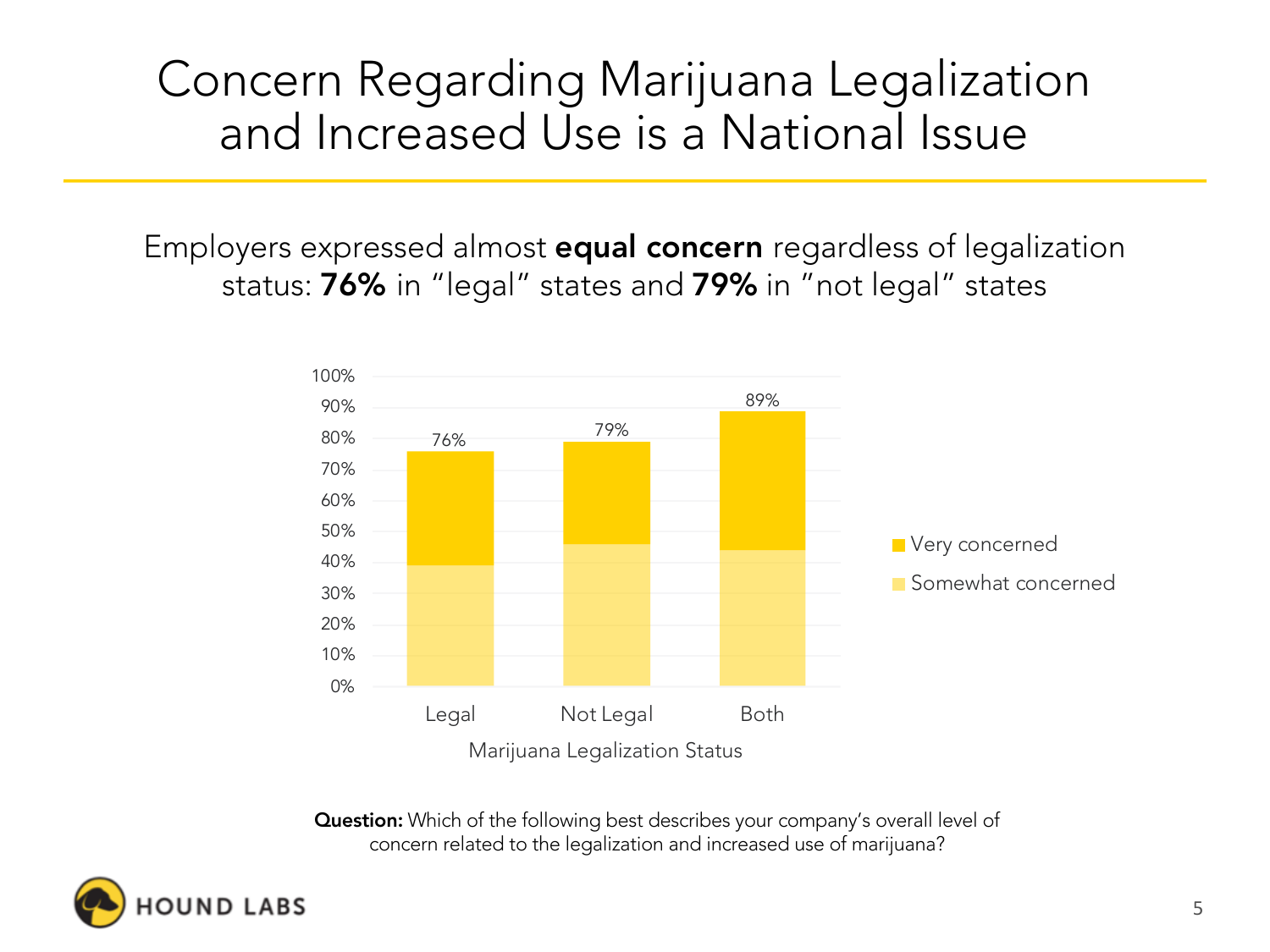#### Employers in Non-Safety-Sensitive Industries also Expressed Concern about Marijuana Legalization

For safety-sensitive industries, the level of concern was **above 85%** and for non-safety-sensitive industries the level of concern was **above 70%** 



Question: Which of the following best describes your company's overall level of concern related to the legalization and increased use of marijuana?

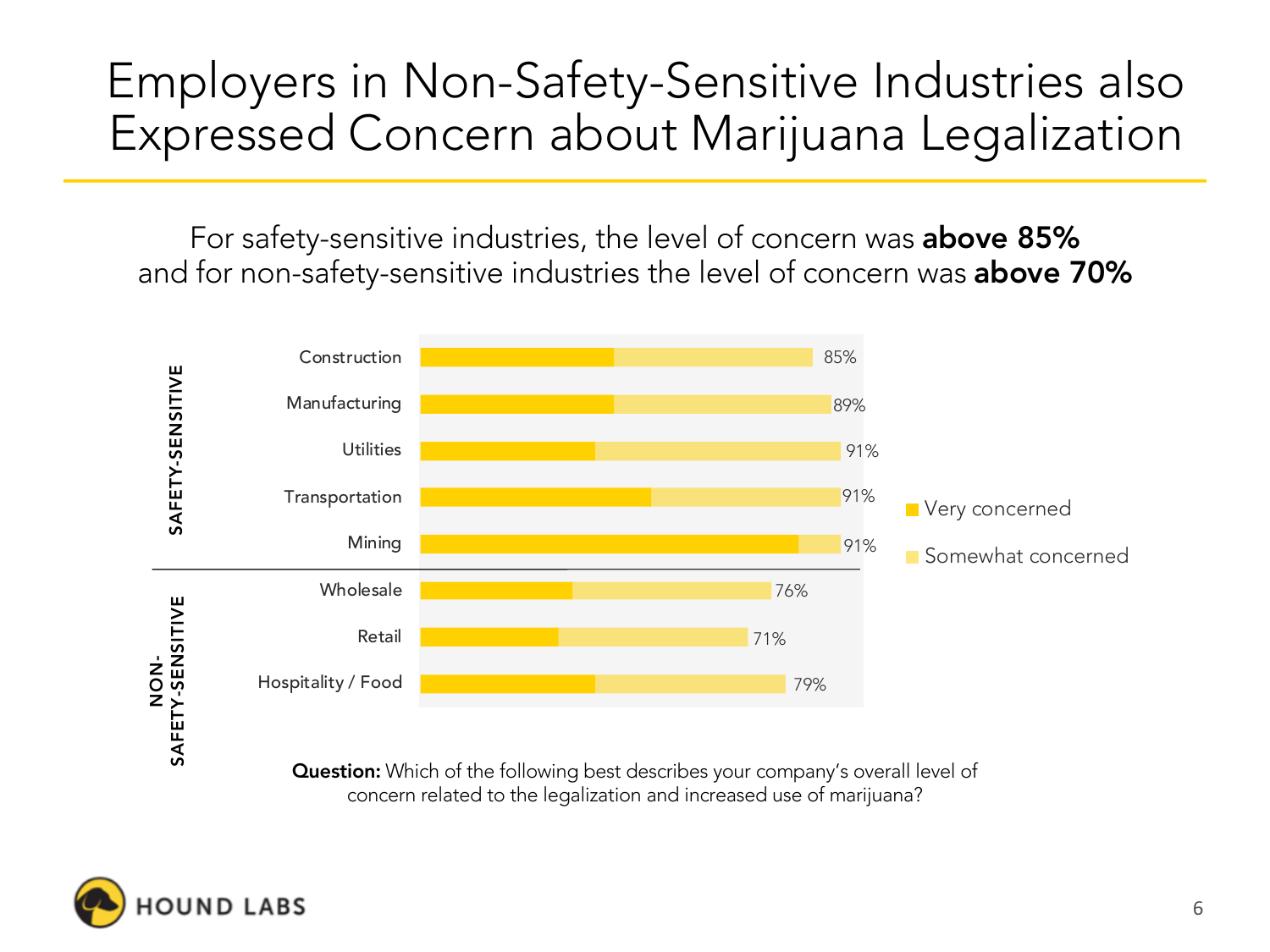#### Safety and Economic Impact are Top Concerns for the Majority of Employers

#### Workplace safety is biggest concern at 65%, followed by productivity and workers' comp costs at near 60%

|                                              | <b>TOTAL</b><br>(742) | <b>CONS</b><br>(144) | <b>MANU</b><br>(128) | <b>UTILITIES</b><br>(34) | <b>TRANS</b><br>(96) | <b>MINING</b><br>(11) | <b>WHLSALE</b><br>(82) | <b>RETAIL</b><br>(152) | HOSP/<br><b>FOOD (95)</b> |
|----------------------------------------------|-----------------------|----------------------|----------------------|--------------------------|----------------------|-----------------------|------------------------|------------------------|---------------------------|
| Workplace<br>safety                          | 65%                   | 74%                  | 70%                  | 77%                      | 74%                  | 73%                   | 67%                    | 50%                    | 52%                       |
| Lost productivity                            | 59                    | 63                   | 65                   | 62                       | 59                   | 73                    | 56                     | 47                     | 62                        |
| Higher workers'<br>comp incidents<br>& costs | 57                    | 64                   | 64                   | 41                       | 66                   | 73                    | 57                     | 46                     | 50                        |
| Absenteeism                                  | 51                    | 51                   | 57                   | 59                       | 52                   | 36                    | 49                     | 44                     | 53                        |
| Employee<br>Retention                        | 50                    | 57                   | 48                   | 53                       | 52                   | 73                    | 44                     | 43                     | 53                        |

Question: How would you rate your company's current level of concern with the following workplace issues related to the use of marijuana on a scale of 1 – 7, where seven means very concerned and one means not concerned at all? Percentages reflect combined 6 and 7 scores.

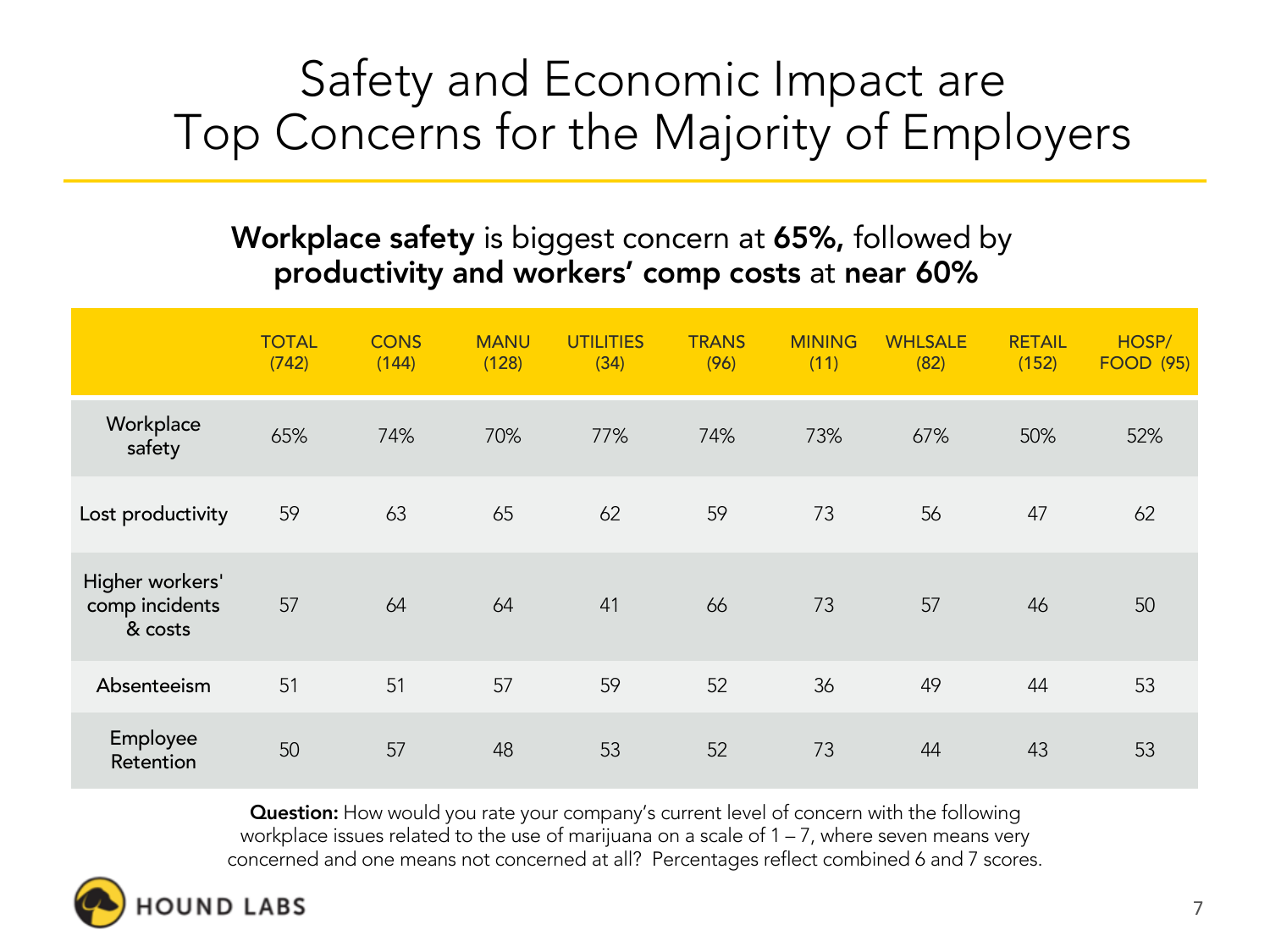#### The Majority of Businesses Have Modified or Plan to Modify Policies Concerning Marijuana Use

Over 70% of respondents in legal states and over 40% in not legal states have **modified or plan to modify** marijuana policies concerning its use



**Question:** In response to the expanding legalization of marijuana, has your company already modified existing policies concerning its use? Is your company planning on modifying its policies concerning the use of marijuana in response to the expanding legalization of marijuana?

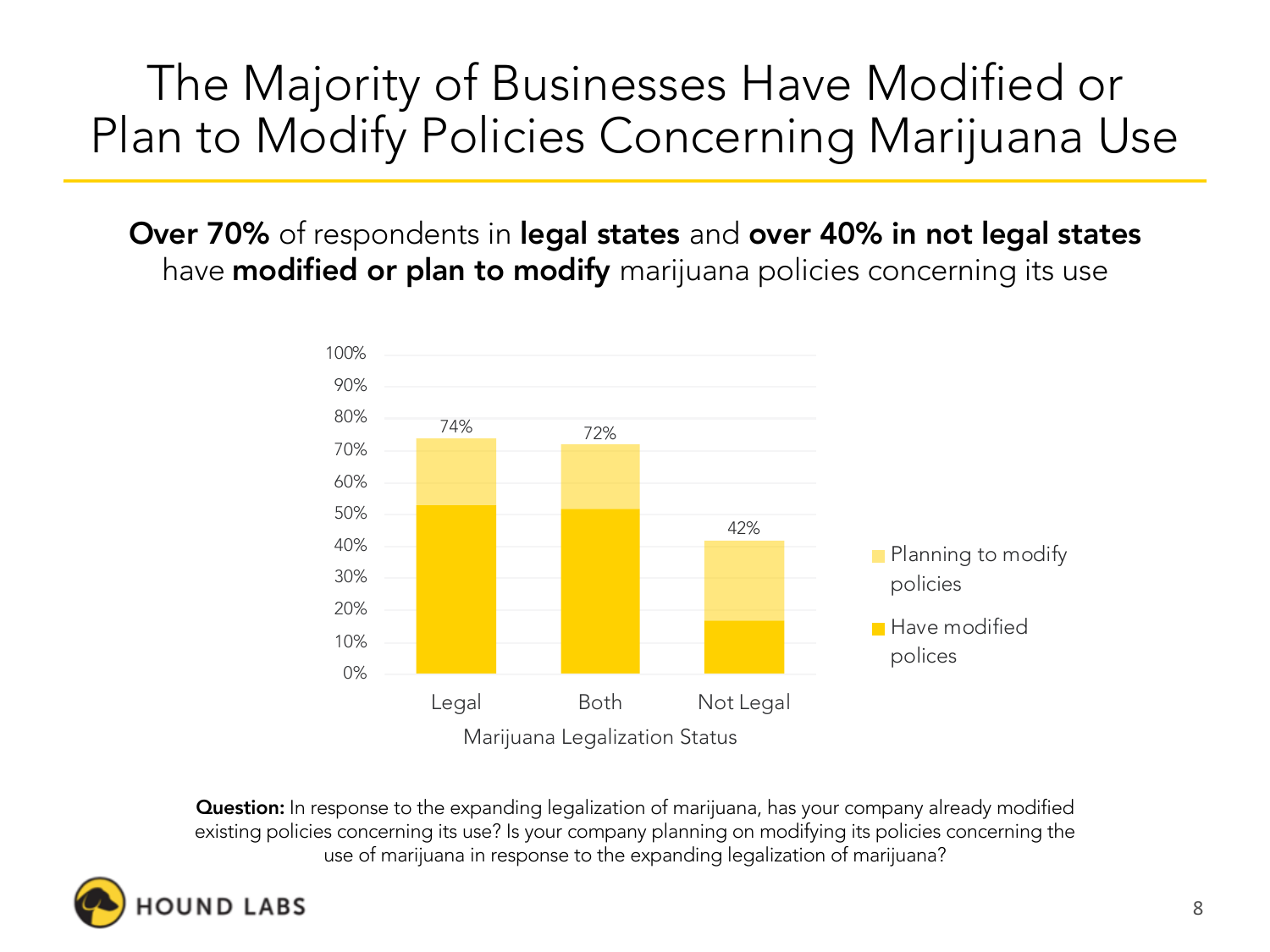#### Companies are Still Struggling with Whether to Accommodate Medical Marijuana

Less than 50% of respondents from companies operating in states where **medical marijuana is legal** report currently making accommodations for medical marijuana use



Question: Does your company make accommodations for employees to use medical marijuana?

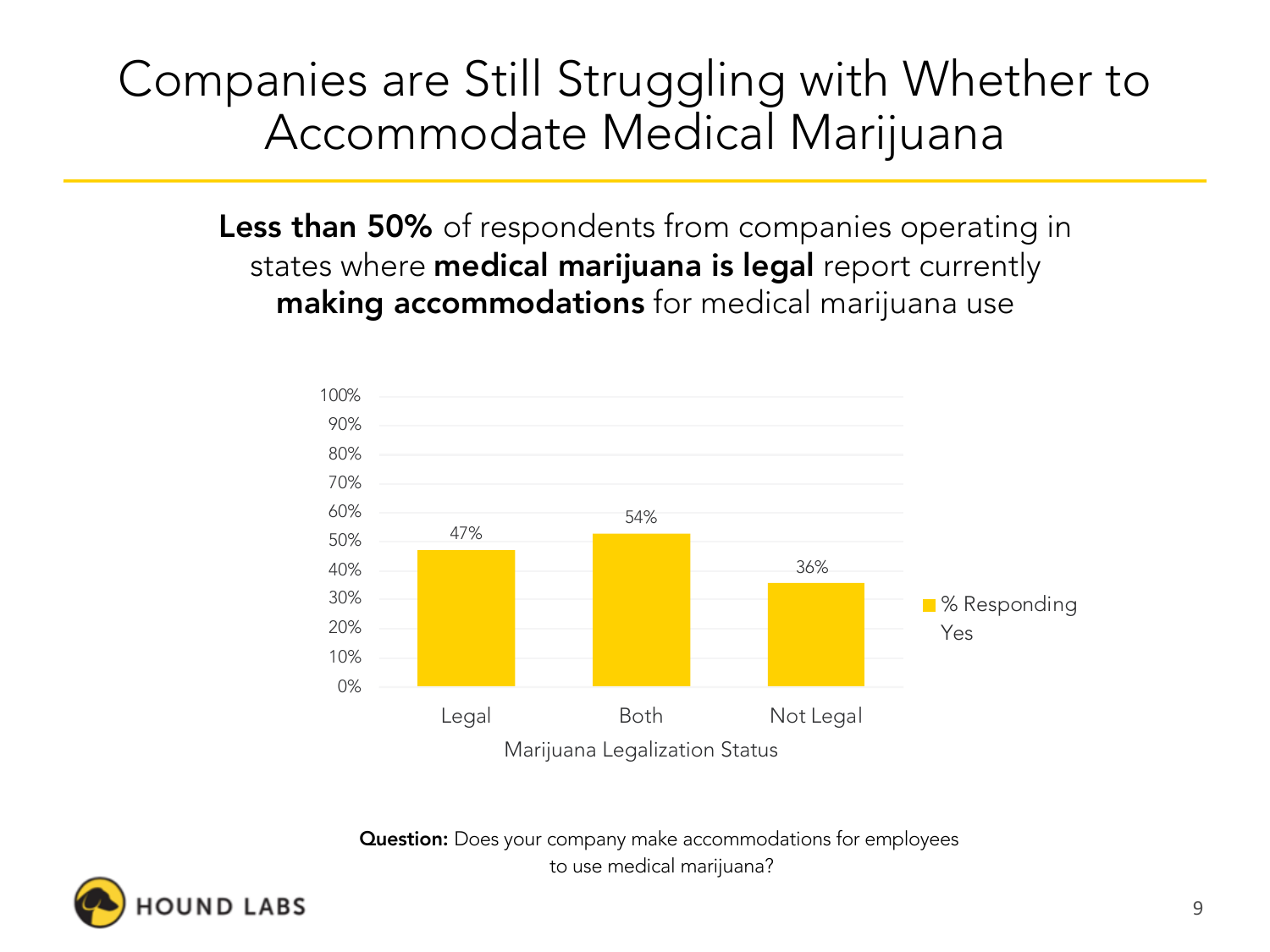## Respondents Limit or Prohibit Marijuana Use while Off-Duty—<br>Even where Legal

**56%** of respondents from legal states limit or do not allow marijuana use outside of work hours



**Question:** Does your company allow employees to use recreational marijuana outside of work hours?

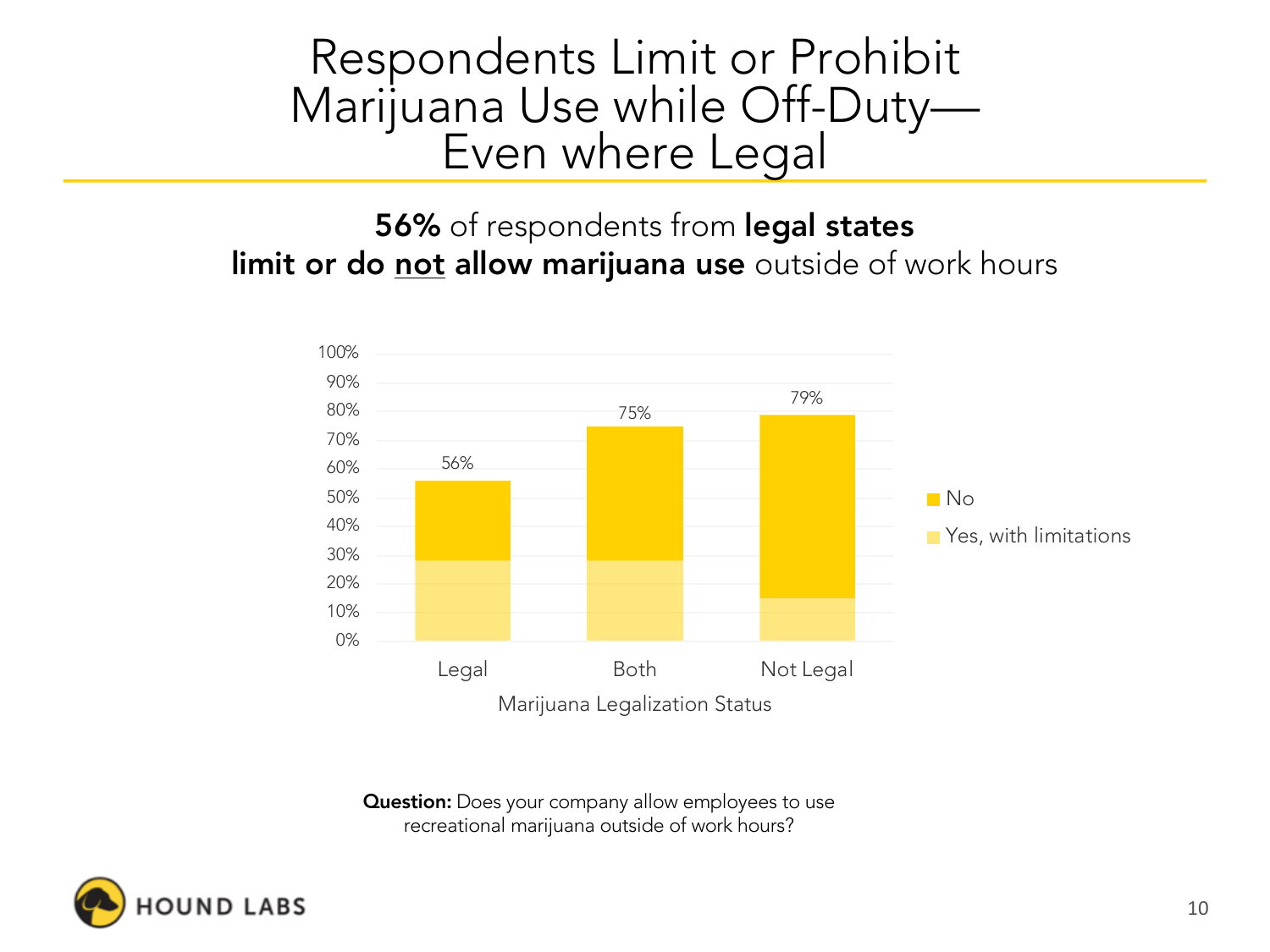The Majority of Employers Surveyed Still Would Not Hire a Candidate for Employment if They Tested Positive for Marijuana

> **56%** of respondents **would <u>not</u> hire** a candidate if they **tested positive** in legal states



Question: Based on your company's existing drug use policies, would a potential employee be hired if they tested positive for marijuana during a pre-employment screening?

Note: this question was asked only of 547 respondents who conduct pre-employment drug tests.